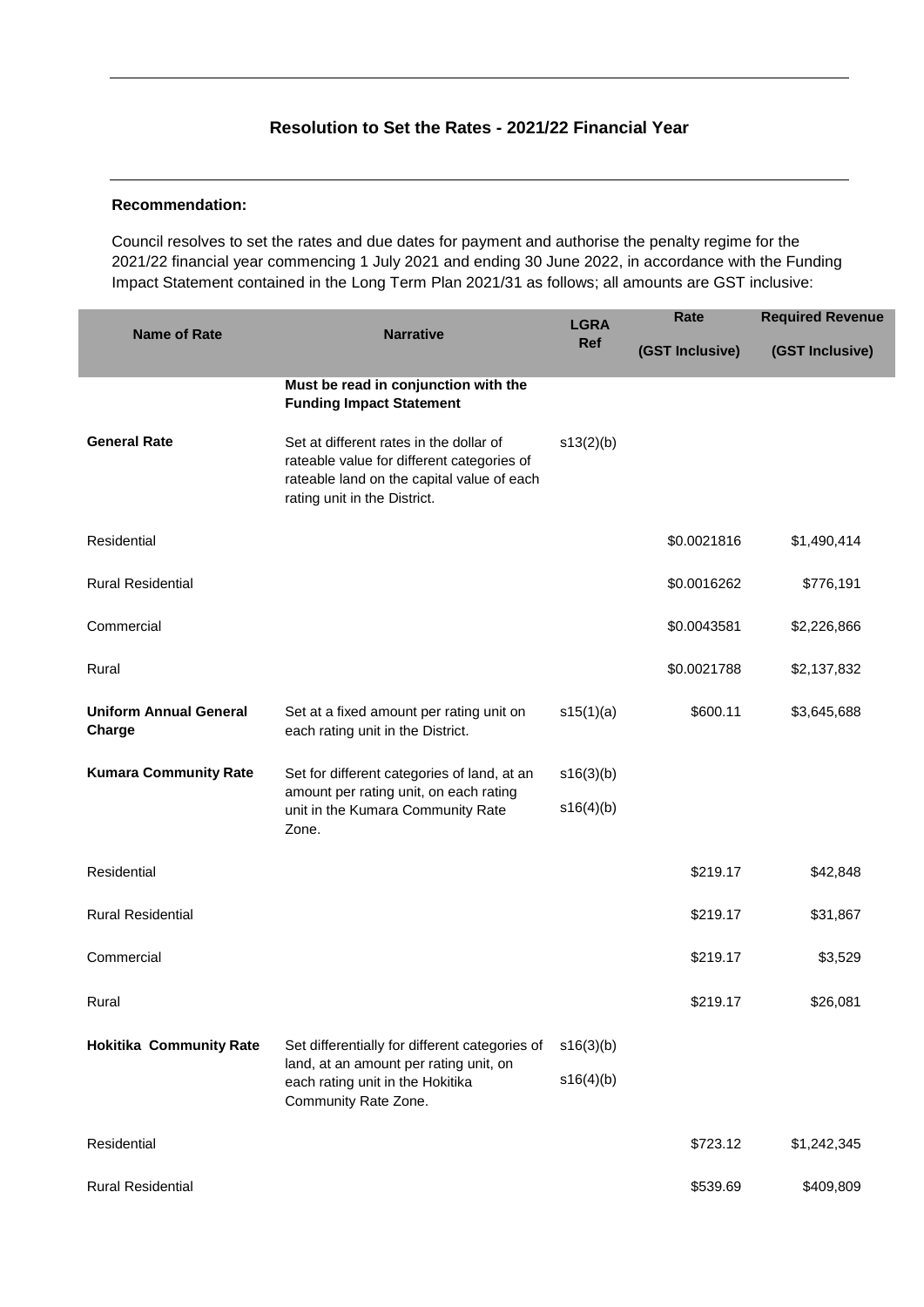| <b>Name of Rate</b>                                         | <b>Narrative</b>                                                                                                                                              | <b>LGRA</b>            | Rate            | <b>Required Revenue</b> |
|-------------------------------------------------------------|---------------------------------------------------------------------------------------------------------------------------------------------------------------|------------------------|-----------------|-------------------------|
|                                                             |                                                                                                                                                               | Ref                    | (GST Inclusive) | (GST Inclusive)         |
| Commercial                                                  |                                                                                                                                                               |                        | \$1,459.32      | \$363,589               |
| Rural                                                       |                                                                                                                                                               |                        | \$539.69        | \$335,677               |
| <b>Ross Community Rate</b>                                  | Set for different categories of land, at an<br>amount per rating unit, on each rating<br>unit in the Ross Community Rate Zone.                                | s16(3)(b)<br>s16(4)(b) |                 |                         |
| Residential                                                 |                                                                                                                                                               |                        | \$502.51        | \$89,699                |
| <b>Rural Residential</b>                                    |                                                                                                                                                               |                        | \$502.51        | \$14,070                |
| Commercial                                                  |                                                                                                                                                               |                        | \$502.51        | \$6,784                 |
| Rural                                                       |                                                                                                                                                               |                        | \$502.51        | \$69,347                |
| <b>Harihari Community Rate</b>                              | Set for different categories of land, at an                                                                                                                   | s16(3)(b)              |                 |                         |
|                                                             | amount per rating unit, on each rating<br>unit in the Harihari Community Rate<br>Zone.                                                                        | s16(4)(b)              |                 |                         |
| Residential                                                 |                                                                                                                                                               |                        | \$137.76        | \$12,674                |
| <b>Rural Residential</b>                                    |                                                                                                                                                               |                        | \$137.76        | \$4,863                 |
| Commercial                                                  |                                                                                                                                                               |                        | \$137.76        | \$2,438                 |
| Rural                                                       |                                                                                                                                                               |                        | \$137.76        | \$18,322                |
| <b>Whataroa Community Rate</b>                              | Set for different categories of land, at an<br>amount per rating unit, on each rating<br>unit in the Whataroa Community Rate<br>Zone.                         | s16(3)(b)              |                 |                         |
|                                                             |                                                                                                                                                               | s16(4)(b)              |                 |                         |
| Residential                                                 |                                                                                                                                                               |                        | \$188.63        | \$10,592                |
| <b>Rural Residential</b>                                    |                                                                                                                                                               |                        | \$188.63        | \$17,079                |
| Commercial                                                  |                                                                                                                                                               |                        | \$188.63        | \$5,580                 |
| Rural                                                       |                                                                                                                                                               |                        | \$188.63        | \$21,264                |
| <b>Franz Josef Glacier /</b><br><b>Waiau Community Rate</b> | Set differentially for different categories of<br>land, at an amount per rating unit, on<br>each rating unit in the Franz Josef/Waiau<br>Community Rate Zone. | s16(3)(b)<br>s16(4)(b) |                 |                         |
| Residential                                                 |                                                                                                                                                               |                        | \$358.49        | \$46,945                |
| <b>Rural Residential</b>                                    |                                                                                                                                                               |                        | \$268.87        | \$11,626                |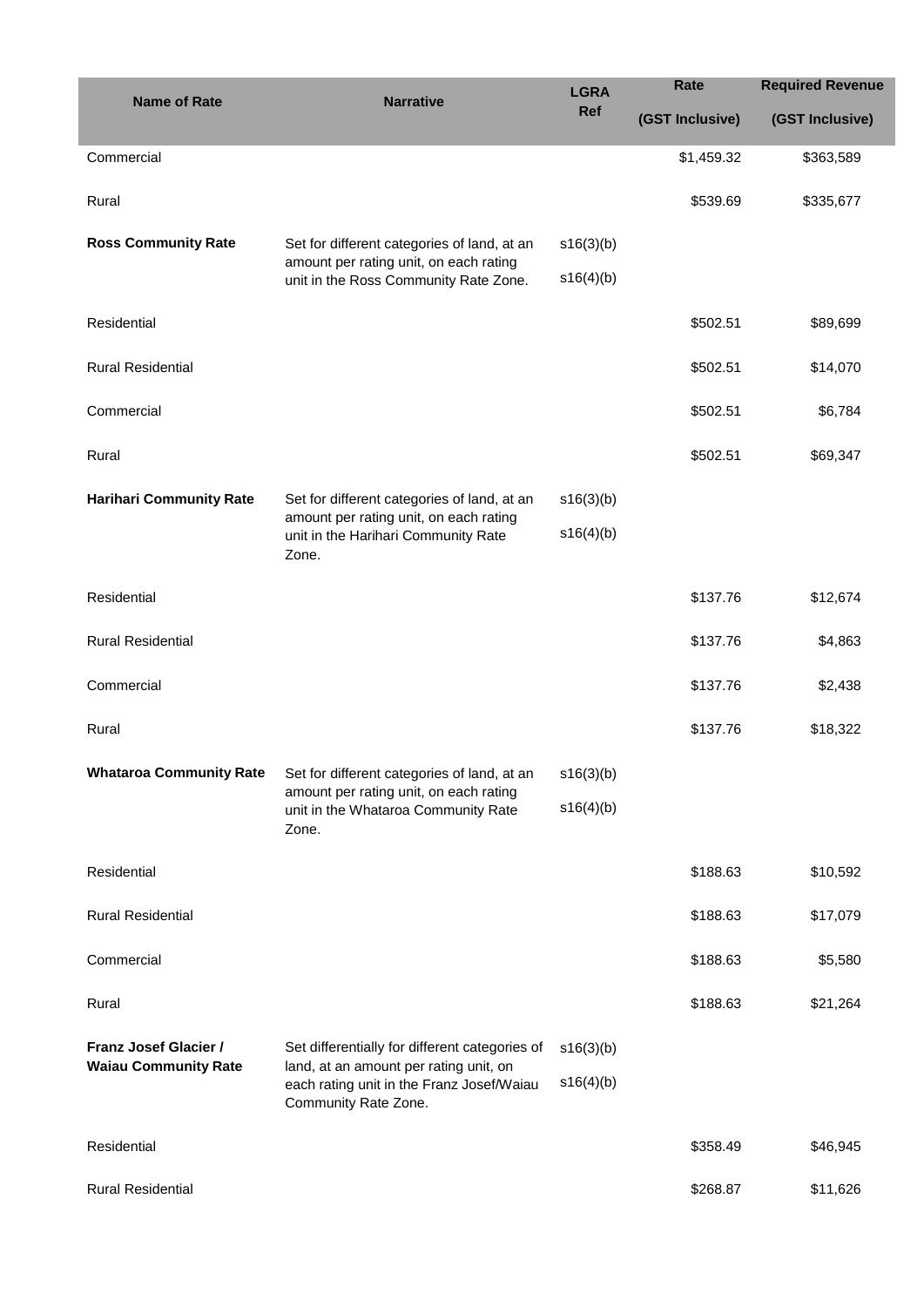| <b>Name of Rate</b>          | <b>Narrative</b>                                                                                      | <b>LGRA</b><br><b>Ref</b> | <b>Rate</b>     | <b>Required Revenue</b> |
|------------------------------|-------------------------------------------------------------------------------------------------------|---------------------------|-----------------|-------------------------|
|                              |                                                                                                       |                           | (GST Inclusive) | (GST Inclusive)         |
| Commercial                   |                                                                                                       |                           | \$716.99        | \$55,430                |
| Rural                        |                                                                                                       |                           | \$268.87        | \$20,300                |
| <b>Fox Glacier Community</b> | Set differentially for different categories of                                                        | s16(3)(b)                 |                 |                         |
| Rate                         | land, at an amount per rating unit, on<br>each rating unit in the Fox Glacier<br>Community Rate Zone. | s16(4)(b)                 |                 |                         |
| Residential                  |                                                                                                       |                           | \$503.10        | \$38,115                |
| <b>Rural Residential</b>     |                                                                                                       |                           | \$377.33        | \$4,641                 |
| Commercial                   |                                                                                                       |                           | \$1,006.21      | \$42,200                |
| Rural                        |                                                                                                       |                           | \$377.33        | \$19,244                |
| <b>Bruce Bay Community</b>   | Set differentially for different categories of                                                        | s16(3)(b)                 |                 |                         |
| Rate                         | land, at an amount per rating unit, on<br>each rating unit in the Fox Glacier<br>Community Rate Zone. | s16(4)(b)                 |                 |                         |

| <b>Rural Residential</b>                |                                                                                                                                 |           | \$49.61  | \$2,059  |
|-----------------------------------------|---------------------------------------------------------------------------------------------------------------------------------|-----------|----------|----------|
| Commercial                              |                                                                                                                                 |           | \$49.61  | \$149    |
| Rural                                   |                                                                                                                                 |           | \$49.61  | \$5,209  |
| <b>Haast Community Rate</b>             | Set for different categories of land, at an<br>amount per rating unit, on each rating<br>unit in the Haast Community Rate Zone. | s16(3)(b) |          |          |
|                                         |                                                                                                                                 | s16(4)(b) |          |          |
| Residential                             |                                                                                                                                 |           | \$116.02 | \$9,050  |
| <b>Rural Residential</b>                |                                                                                                                                 |           | \$116.02 | \$26,604 |
| Commercial                              |                                                                                                                                 |           | \$116.02 | \$4,258  |
| Rural                                   |                                                                                                                                 |           | \$116.02 | \$26,743 |
|                                         |                                                                                                                                 |           |          |          |
| <b>Water Rates</b>                      | Set differentially depending on the nature<br>of the connection to the land and the use                                         | s16(3)(b) |          |          |
|                                         | to which the land is put.                                                                                                       | s16(4)(b) |          |          |
| Treated water - Connected<br>Commercial | Per Connection                                                                                                                  |           | \$927.12 |          |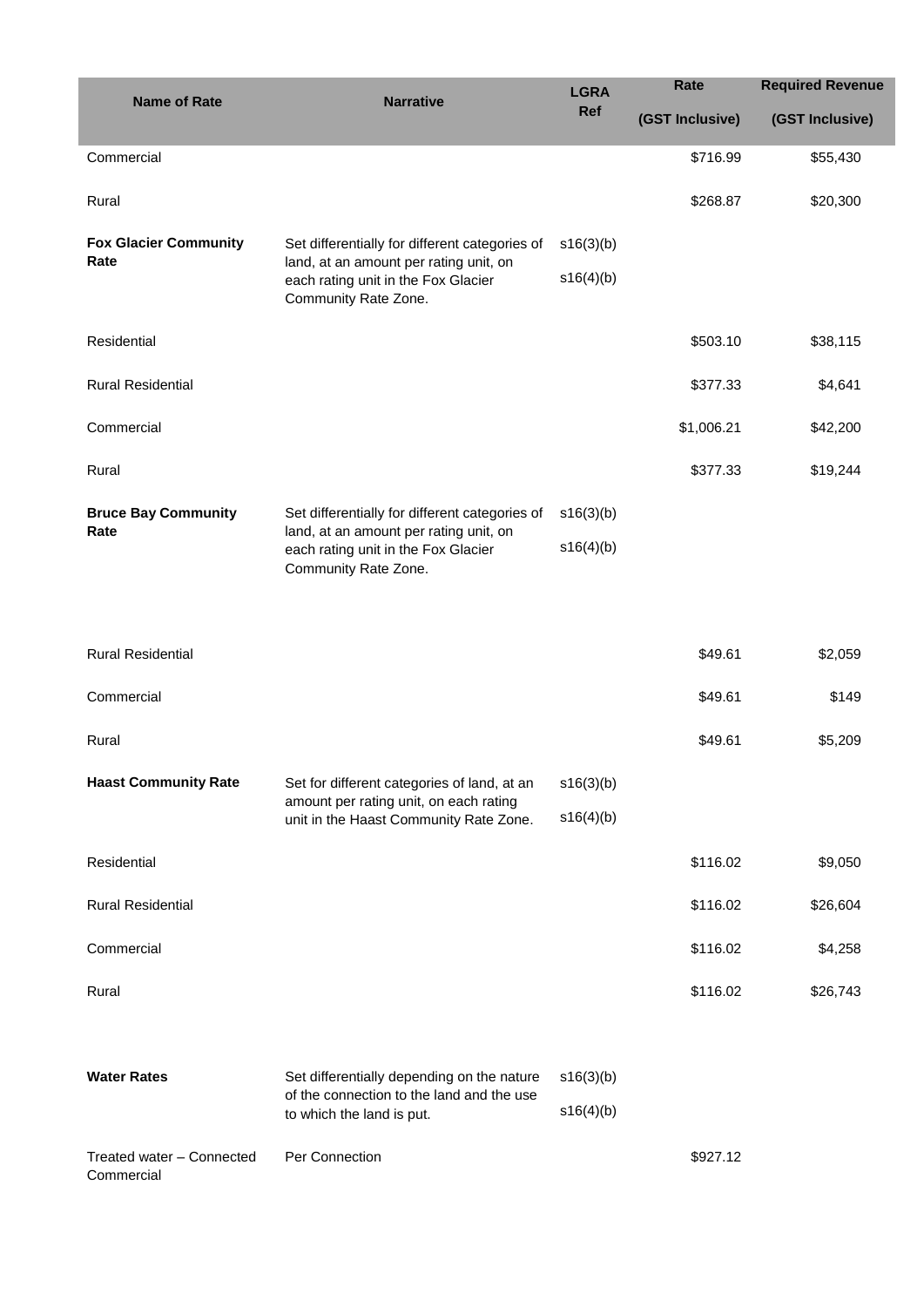| <b>Name of Rate</b>                                       | <b>Narrative</b>                                                                                                                                                               | <b>LGRA</b><br>Ref | Rate             | <b>Required Revenue</b> |
|-----------------------------------------------------------|--------------------------------------------------------------------------------------------------------------------------------------------------------------------------------|--------------------|------------------|-------------------------|
|                                                           |                                                                                                                                                                                |                    | (GST Inclusive)  | (GST Inclusive)         |
| Treated water - Connected<br>non commercial               | Per Connection                                                                                                                                                                 |                    | \$527.40         |                         |
| Treated water -<br><b>Unconnected Commercial</b>          | Per unit                                                                                                                                                                       |                    | \$463.56         |                         |
| Treated water -<br>Unconnected non<br>commercial          | Per unit                                                                                                                                                                       |                    | \$263.70         |                         |
| Rural Untreated -<br>Connected non commercial             | Per Connection                                                                                                                                                                 |                    | \$343.76         |                         |
| Rural Untreated -<br>Unconnected                          | Per unit                                                                                                                                                                       |                    | \$171.88         |                         |
|                                                           |                                                                                                                                                                                |                    |                  | \$1,582,095             |
| <b>Metered Water Rates</b>                                | Set on all rateable properties located in a<br>specified location and for the quantity of<br>water provided as a fixed charge per unit<br>of water supplied                    | s19(2)(a)          |                  |                         |
| <b>Metered Water Rates</b>                                |                                                                                                                                                                                |                    |                  |                         |
| [excluding Milk<br><b>Treatment Plant]</b>                |                                                                                                                                                                                |                    | \$1.80 $m3$      | \$322,110               |
|                                                           |                                                                                                                                                                                |                    |                  |                         |
| <b>Milk Treatment Plant</b>                               |                                                                                                                                                                                | s16(3)(b)          |                  |                         |
| <b>Fixed Water Rates</b>                                  |                                                                                                                                                                                | s16(4)(a)          |                  |                         |
| <b>Hokitika Milk Treatment</b><br>Plant fixed water rate  | Per Rating unit                                                                                                                                                                |                    | \$2,446,214      | \$2,446,214             |
| <b>Milk Treatment Plant</b><br><b>Metered Water Rates</b> | Set on the property used as a milk<br>treatment plant in Hokitika for the quantity<br>of water provided as a fixed charge per<br>unit of water supplied up to 2,155,934<br>m3. | s19(2)(a)          |                  |                         |
|                                                           | Water supplied over that amount will be<br>charged at the current metered water<br>rate.                                                                                       |                    |                  |                         |
| Hokitika Milk Treatment                                   |                                                                                                                                                                                |                    | \$m <sup>3</sup> | \$0                     |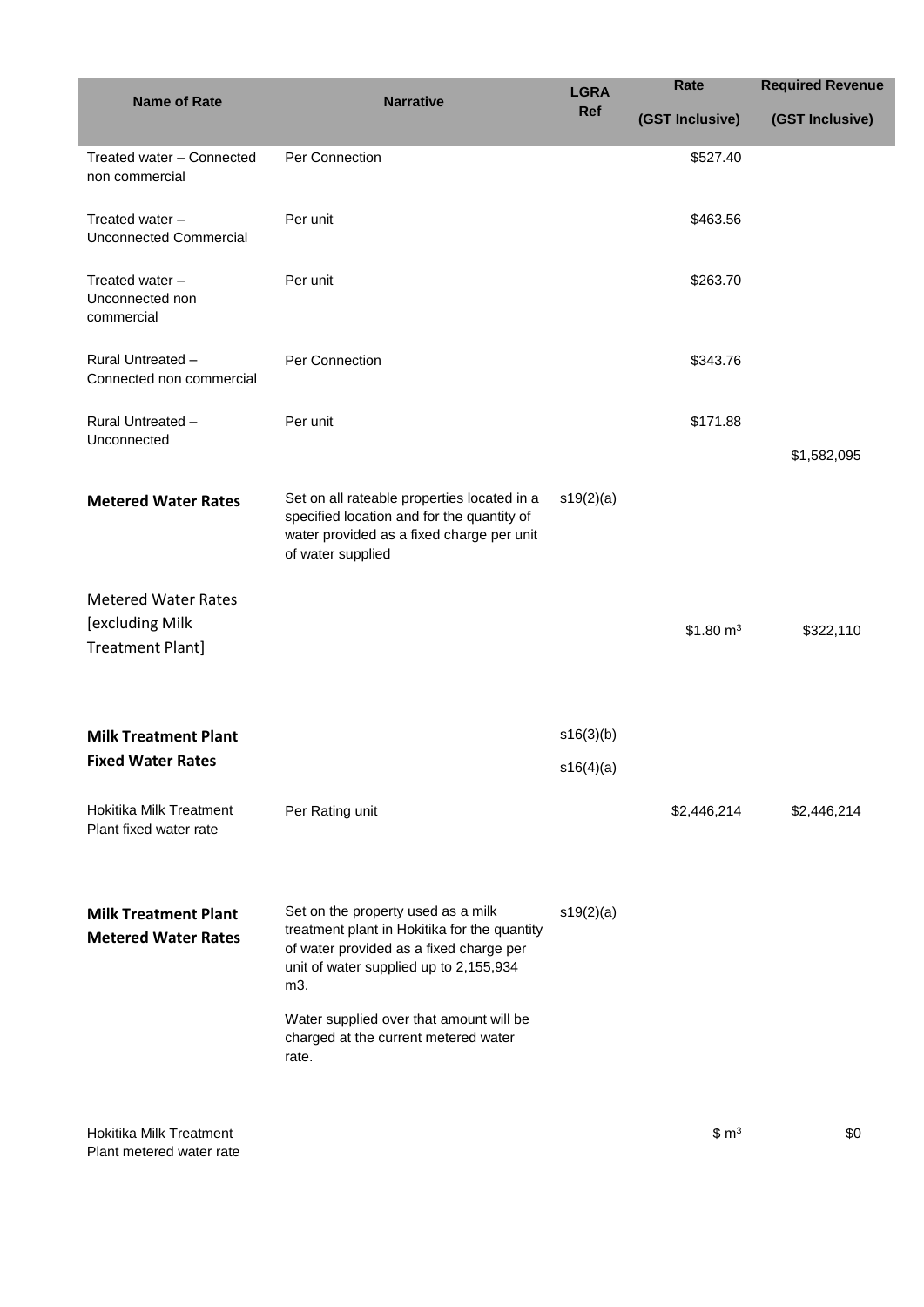| <b>Name of Rate</b>                                                                 | <b>Narrative</b>                                                                                                                                                                             | <b>LGRA</b> | Rate            | <b>Required Revenue</b> |
|-------------------------------------------------------------------------------------|----------------------------------------------------------------------------------------------------------------------------------------------------------------------------------------------|-------------|-----------------|-------------------------|
|                                                                                     |                                                                                                                                                                                              | Ref         | (GST Inclusive) | (GST Inclusive)         |
| <b>Sewerage Rates</b>                                                               | Set as a fixed amount for rating units<br>which are provided or has available to the<br>land a council funded sewerage supply<br>service.                                                    | s16(3)(b)   |                 |                         |
|                                                                                     |                                                                                                                                                                                              | s16(4)(b)   |                 |                         |
| Connected                                                                           | Per Water Closet or Urinal Commercial,<br>Per Connection Residential                                                                                                                         |             | \$410.95        | \$1,655,294             |
| Unconnected                                                                         | Per Rating Unit                                                                                                                                                                              |             | \$205.47        | \$18,904                |
| <b>Refuse Collection Rates</b>                                                      | Set as a fixed amount for rating units,<br>located in a specific location, which is                                                                                                          | s16(3)(b)   |                 |                         |
|                                                                                     | provided with a refuse collection service<br>and according to where the land is<br>situated.                                                                                                 | s16(4)(b)   |                 |                         |
| <b>Refuse Collection</b>                                                            | Per Bin Set                                                                                                                                                                                  |             | \$283.86        | \$897,000               |
| <b>Tourism promotions rate</b>                                                      | Set differentially for different categories of<br>land, at an amount per rating unit, on<br>each rating unit in the District.                                                                | s16(3)(b)   |                 |                         |
|                                                                                     |                                                                                                                                                                                              | s16(4)(b)   |                 |                         |
| Commercial rating units Over<br>\$10 million capital value                          |                                                                                                                                                                                              |             | \$6,476.42      | \$32,382                |
| Commercial rating units<br>greater than \$3 and up to<br>\$10 million capital value |                                                                                                                                                                                              |             | \$3,022.33      | \$45,335                |
| Commercial rating units<br>greater than \$1 and up to \$3<br>million capital value  |                                                                                                                                                                                              |             | \$1,295.28      | \$98,442                |
| Commercial rating units<br>greater than \$0 and up to \$1<br>million capital value  |                                                                                                                                                                                              |             | \$651.87        | \$271,828               |
| Residential, Rural<br><b>Residential and Rural</b>                                  |                                                                                                                                                                                              |             | \$8.53          | \$54,497                |
| Hokitika Area                                                                       | Set as a fixed rate per rating unit on all<br>rateable properties defined as<br>commercial use properties and located in<br>the Hokitika community zone (as mapped<br>in the Rating Policy). | s16(3)(b)   |                 |                         |
| <b>Promotions Rate</b>                                                              |                                                                                                                                                                                              | s16(4)(a)   | \$164.11        | \$44,850                |
| Kokatahi / Kowhitirangi                                                             | Set differentially as a fixed rate and as                                                                                                                                                    | s16(3)(b)   |                 |                         |
| <b>Community Rates</b>                                                              | rate on the land value of all rateable<br>properties located on the Kokatahi /<br>Kowhitirangi area.                                                                                         | s16(4)(b)   |                 |                         |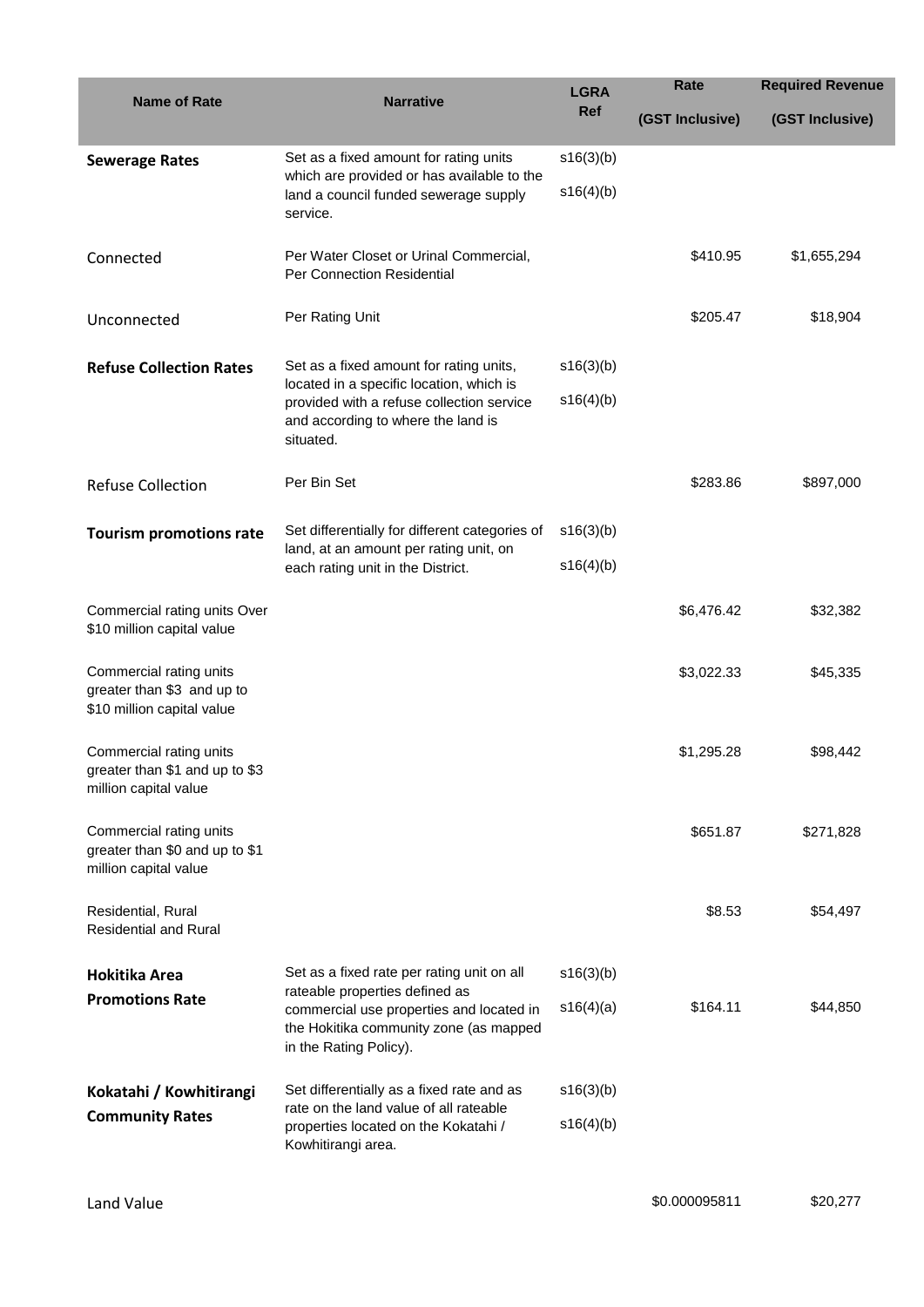| Name of Rate                                                | <b>Narrative</b>                                                                                                                  | <b>LGRA</b><br><b>Ref</b> | Rate            | <b>Required Revenue</b> |
|-------------------------------------------------------------|-----------------------------------------------------------------------------------------------------------------------------------|---------------------------|-----------------|-------------------------|
|                                                             |                                                                                                                                   |                           | (GST Inclusive) | (GST Inclusive)         |
| <b>Rating Unit</b>                                          |                                                                                                                                   |                           | \$88.61         | \$20,277                |
| <b>Kaniere Sewerage Capital</b><br><b>Contribution Rate</b> | Set as a fixed rate per rating unit on all<br>rateable properties that are connected to                                           | s16(3)(b)                 | \$417.00        | \$20,433                |
|                                                             | the Kaniere sewerage scheme and have<br>not repaid the capital amount.                                                            | s16(4)(a)                 |                 |                         |
| <b>Hannah's Clearing Water</b>                              | Set as a fixed rate per rating unit on all<br>rateable properties located in Hannah's                                             | s16(3)(b)                 | \$575.00        | \$4,025                 |
| <b>Supply Capital</b><br><b>Repayment Rate</b>              | Clearing where the nature of the<br>connection is a Council funded water<br>supply and the capital amount has not<br>been repaid. | s16(4)(a)                 |                 |                         |
| <b>Emergency Management</b><br><b>Contingency Fund Rate</b> | Set on the land value of all rateable<br>properties in the district.                                                              | s16(3)(a)                 | \$0,000         | \$0                     |
|                                                             |                                                                                                                                   | s16(4)(a)                 |                 |                         |

#### **Instalments**

Rates will be collected by four equal quarterly instalments due on the following dates. Payments will be applied to the oldest debt first.

| <b>Instalment Number</b> | Due Date         |
|--------------------------|------------------|
| One                      | 31 August 2021   |
| Two                      | 30 November 2021 |
| <b>Three</b>             | 28 February 2022 |
| Four                     | 31 May 2022      |

### **Water by Meter**

Water by Meter is invoiced Monthly and Quarterly. Payments are due on the 20<sup>th</sup> of the month following invoice date.

### **Penalty Regime**

- 1. A 10% penalty is added under s.58(1)(a) within the next 5 business days to so much of any instalment not paid by the due date.
- 2. A 10% penalty will be added to rates under s.58(1)(b) that remain unpaid from previous years. This will be added on 1 July 2021, or 5 working days after Council has passed the rates resolution (whichever is the later).
- 3. A further 10% penalty will be added to rates under s58(1)(c) that remain unpaid from previous years. This will be added 6 months after the penalty made in 2 above if the rates remain unpaid.